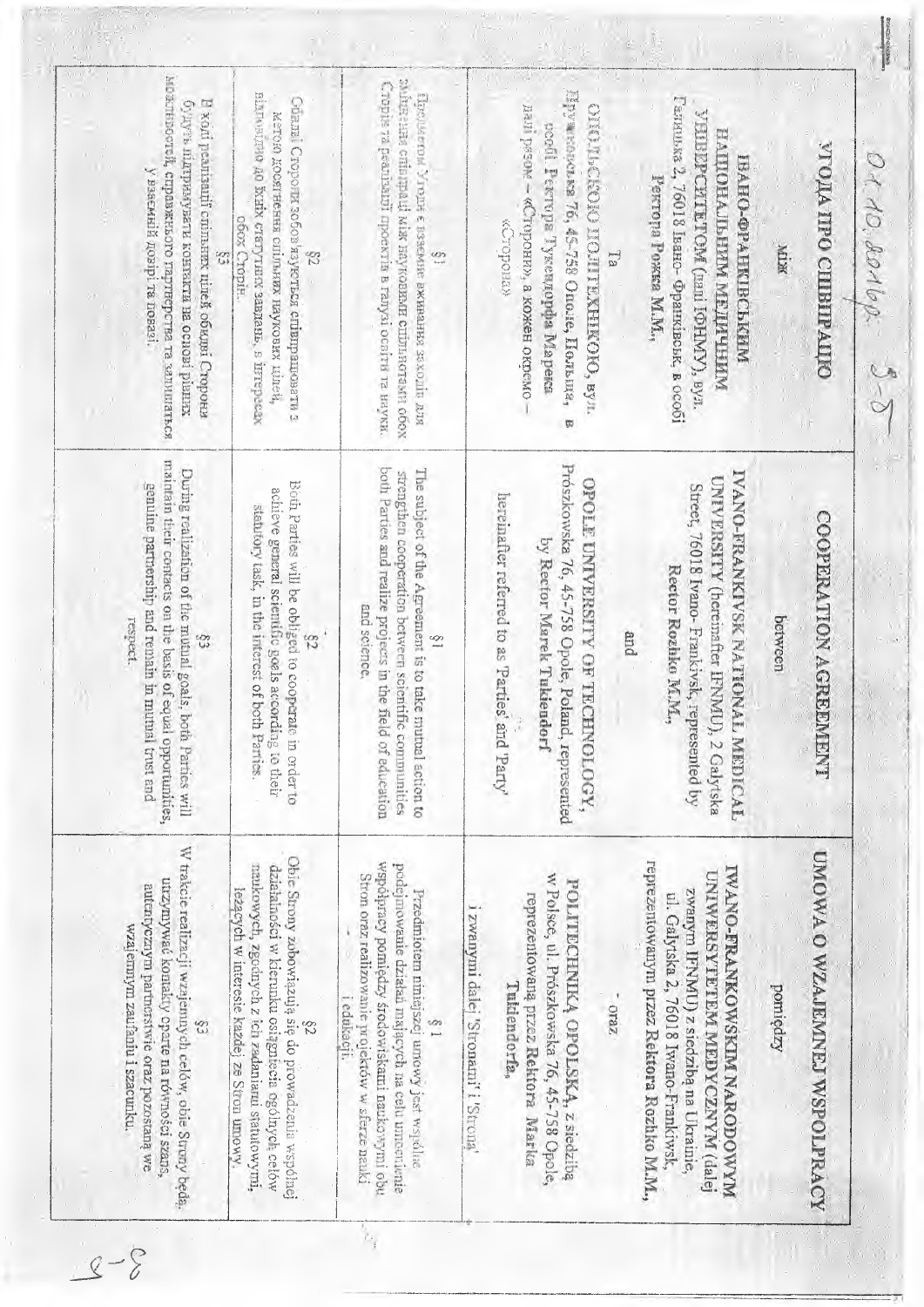| буду та вирільнатись шихом дружить переговорів. Пя<br>сторони бажноть продовжити термін дії Угоди, вона<br>Післі насто Уюдя запишатимсться дійсною протягом<br>пользом письмового повідомлення другої сторони.<br>Угода. Будь-які змінн, виправлення та оновлення<br>Сторонами Угода діє прогягом п'яти років. Якщо<br>$\text{by}$ are set of<br>popular into $\texttt{H}$ is a set as set as as $\texttt{V} \texttt{top} \texttt{col}$<br>може бути продовжена инсыловим Додатком до<br>и одность коль-стиропрость судь-якою стороного<br>доповышия до Угоди, за згодою обох Сторін.<br>у года набувае чинхості з дня її підписання<br>будуть зроблені в письмовій фермі в якості<br>$\frac{5}{20}$                               | Дава Угода підписана в двох екземплярах, по одному<br>вля кожної сторони, на українській, англійській га<br>польській мові.<br>$\mathbb{Z}^2$                  | необстановті Сторови складимоть спеціальні угоди, що<br>обма Сторонами представлить програму співпраці,<br><u>Тля реалізації цісі Угоди коридичні особи, визначені</u><br>хокрема й маститаби та способи реапізації При<br>те: иншто члокошлый<br>S6                                          | Реалізація цісі Угоди не цередбачає ніяких взасмних<br>фінансових зобов'язань будь-якої зі Сторін Угодн.<br>S,                  | наукових програм, публікації досягнень та їх втілення<br>взаємний обмін інформацією в області дидактичних<br>Обидні Сторони будуть підтримувати та розвивати<br>програм підтрикка та сприяння взасмному обміну<br>презентатія досяцу та досягнень в різних галузях<br>взаедный обмін студентаминазчання персоналу<br>взаемы зусклля докладені до пілготовки новых<br>двостороние співробітнить о через наступне-<br><u>гзасыла організація наукових конференцій,</u><br>медицина публікація результатів наукових<br>доспіджень, проведених двома Сторонами.<br>науковцими та дидактичними фахівцими<br>$\frac{3}{2}$                           |
|------------------------------------------------------------------------------------------------------------------------------------------------------------------------------------------------------------------------------------------------------------------------------------------------------------------------------------------------------------------------------------------------------------------------------------------------------------------------------------------------------------------------------------------------------------------------------------------------------------------------------------------------------------------------------------------------------------------------------------|----------------------------------------------------------------------------------------------------------------------------------------------------------------|-----------------------------------------------------------------------------------------------------------------------------------------------------------------------------------------------------------------------------------------------------------------------------------------------|---------------------------------------------------------------------------------------------------------------------------------|------------------------------------------------------------------------------------------------------------------------------------------------------------------------------------------------------------------------------------------------------------------------------------------------------------------------------------------------------------------------------------------------------------------------------------------------------------------------------------------------------------------------------------------------------------------------------------------------------------------------------------------------|
| period of time of five years. Should the contracting Parties<br>comection with the Agreement will be resolved by way of<br>amicable negotiations. This Agreement may be terminated<br>The Agreement comes to effect on the day of signing by<br>by either party by written notice to the other party. After<br>the contracting Parties. The Agreement is valid for the<br>Any changes, corrections and updating process will be<br>this Agreement shall remain in effect for the next three<br>prolonged with the written Amex to this Agreement.<br>made in writing as a supplement to the Agreement,<br>wish to continue its effect, the Agreement may be<br>authorized by both Parties. Any disputes arising in<br>months<br>88 | party, in Ukrainian, English and Polish.<br>This Agreement is signed in two copies, one for each<br>ζŠ,                                                        | programme, in particular its scope and ways of realization.<br>Specific agreements will be put in place between the<br>For the fulfillment of the Agreement the designated<br>subjects of both Parties will submit a cooperation<br>Parties to govern joint activities<br>SS.<br>if required. | The fulfillment of this Agreement does not involve any<br>mutual financial obligations of any Party of the<br>Agreement.<br>Ŝ,  | scientific programs, publishing of the achievements and its<br>conferences, presentation of experience<br>and didactic workers mutual efforts put in preparing new<br>supporting and facilitating mutual exchange of research<br>information exchange in the field of didactic programs,<br>munal transfer of the students. staff training, mutual<br>in different medical fields, publishing<br>Both Parties will maintain and develop bilateral<br>implementing mutual organization<br>cooperation through the following:<br>research output led by both Parties.<br>$\frac{3}{2}$<br>of the scientific<br>and achievements<br>of scientific |
| kontynuować, umowa może zostać przedłużona pisemnym<br>poprawki czy uaktualnienie umowy zostanie sporządzone<br>na piśmie jako suplement do niniejszej úmowy, za zgoda<br>okres pięciu lat. W przypadku, gdy Strony chciałyby ja<br>Niniejsza Umowa może zostać rozwiązana przez Strony<br>związku z realizacja umowy rozstrzygane będą w trybie<br>z zachowaniem 3-miesięcznego okresu wypowiedzenia.<br>Aneksem do niniejszej umowy. Jakiekolwiek zmiany,<br>Strony, Niniejsza Umowa będzie obowiązywać przez<br>Umowa wchodzi w życie z dniem podpisania przez<br>obu Stron. Wszelkie spory jakie mogą wyniknąć w<br>polubownych negocjacji stron.                                                                              | egzemplarzach, po jednym dla każdej ze stron, w języku<br>Niniejsza Umowa jest sporządzona w dwóch<br>ukraińskim, angielskim i polskim<br>S)<br>$\frac{5}{60}$ | w szczególności jej zakres i sposób realizacji. Jeśli będzie<br>Dla realizacji niniejszej umowy podmioty wyznaczone<br>przez obie Strony przedstawia program współpracy,<br>to wynagane, Strony zawrą umowy szczegółcwe<br>regulujące działania.<br>98<br>$\hat{\mathcal{R}}$                 | żadne wzajemne zobowiązania finansowe którejkolwiek<br>Z udziału w realizacji niniejszej umowy nie wynikają<br>ze Stron.<br>ion | współpracę w zakresie: wzajemnej wymiany studentów,<br>рофејтоwarych w ргузеокомаци поwych programow<br>Obie Strony będą utrzymywać i rozwijać dwustronną<br>szkolenia personelu, wzajemnej wymiany informacji<br>naukowych i dydaktycznych, wzajemnych wysiłków<br>naukowych, publikacji osiągnięć oraz ich wdrażania,<br>dziedzina h. medycyny, publikacji dorobku naukowo<br>w zakresie programów dydaktycznych wspierania i<br>отganizowania wzajemnej wymiany pracowników<br>współnego organizowania konferencji naukowych,<br>-badawczego wypracowanego przez obie strony.<br>prezentacji doswiadczen i osiagnieć w roznych<br>\$4       |